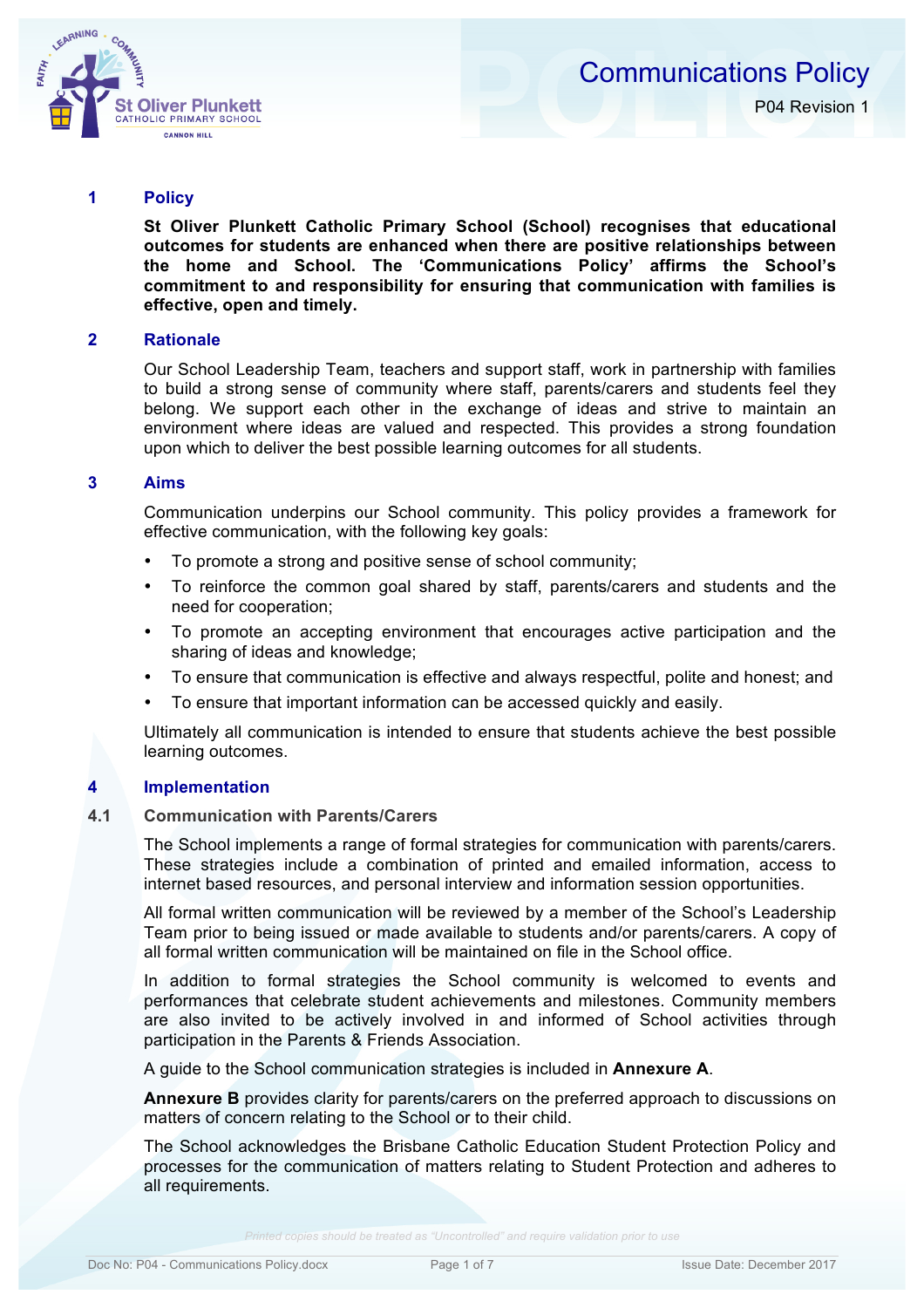

Teachers and parents/carers must at all times respect the confidentiality of sensitive information relating to students.

# **4.2 Social Media**

CANNON HILL

LEARNING

Social Media may be used by the School and the School community as a method of communication. Social Media will be used at all times so that due respect is given to the reputation and good name of the School.

When using Social Media, our community is expected to ensure that they **do not**:

- Impersonate or falsely represent another person
- Bully, intimidate, abuse, harass or threaten others
- Make defamatory comments
- Use obscene or offensive language towards others
- Post content that is hateful, threatening or divisive.

# **5 Roles and Responsibilities**

- **5.1 Role of the Teacher**
	- Approach all interactions with parents/carers in an open, courteous and respectful manner.
	- Listen actively to any concerns, seeking clarification when necessary to better understand the parent/carer's point of view and desired outcomes.
	- Present their own, or the School's point of view in professional and objective terms.
	- Seek support from the School's Leadership Team (Principal/Assistant Principal) if needed.
	- Provide the parent/carer with an appropriate response in an agreed format and within an agreed timeframe.
	- Defer meetings to a later time if productive discussion and resolution cannot be achieved for any reason.

# **5.2 Role of Students**

- To be open, courteous and respectful to teachers, parents/carers and fellow students and to listen actively when required.
- To convey all printed communications from home to School or from School to home, in a timely manner.
- To speak informally or formally with their classroom teacher, the School Guidance Councillor, or a trusted member of the School staff if they have an issue or concern.

# **5.3 Role of Parents/Carers**

- Follow the procedure outlined in **Annexure B** when seeking to communicate or discuss matters relating to the School or to their child with teachers or other School staff.
- Approach all interactions with teachers and School staff in an open, courteous and respectful manner.
- Listen actively to any concerns, seeking clarification when necessary to better understand the School's point of view and desired outcomes.
- Seek support from the School's Leadership Team (Principal/Assistant Principal) if needed.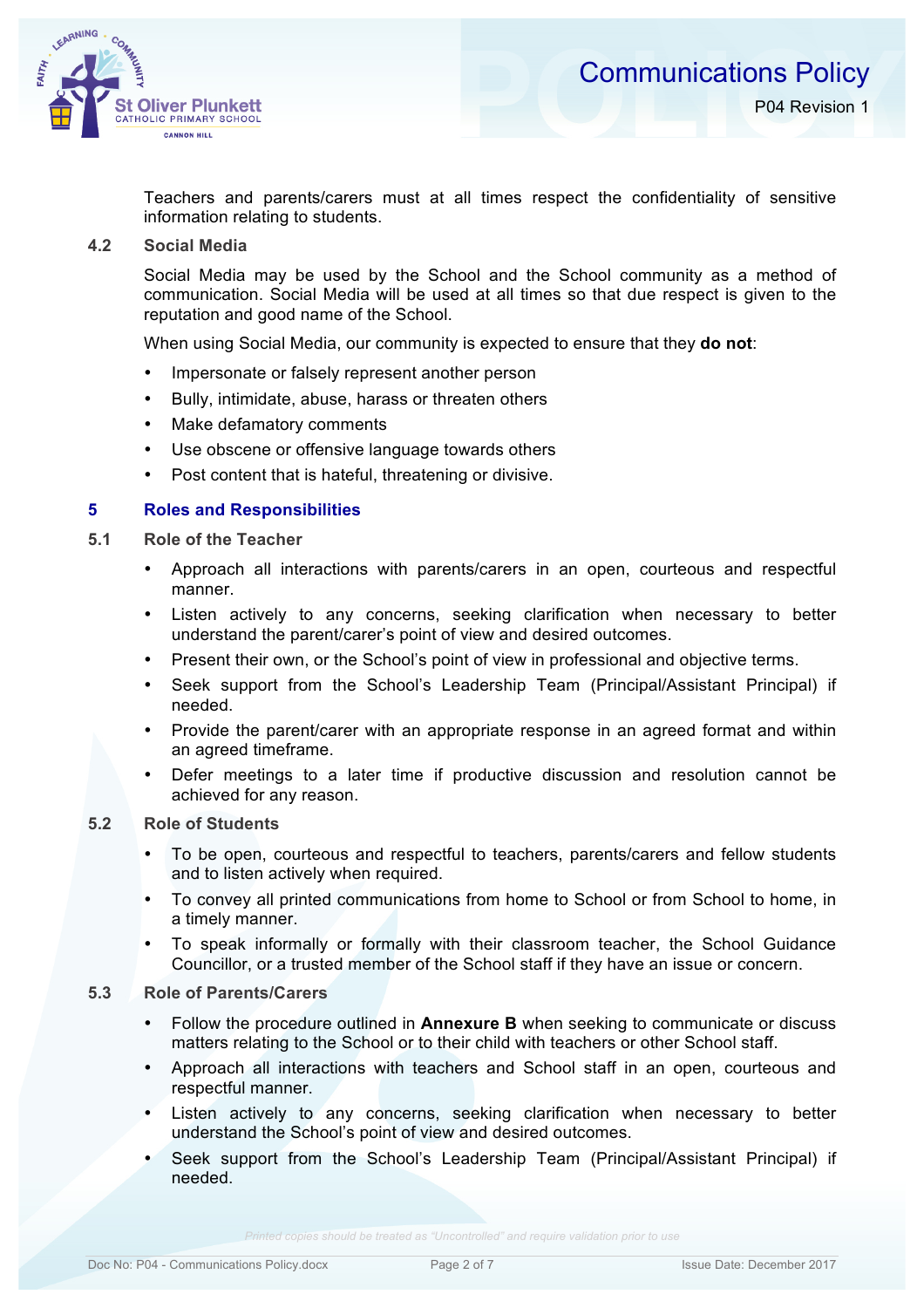



- P04 Revision 1
- Agree to defer meetings to a later time if productive discussion and resolution cannot be achieved for any reason.

#### **6 Review**

This policy and the supporting Annexures will be reviewed every 3 years, or earlier at the discretion of the Principal.

# **7 Related documents**

- i. The Brisbane Catholic Education Student Protection Policy and processes, available at: http://www.bne.catholic.edu.au/students-parents/student-protection
- ii. The School Volunteer Code of Conduct publication, available from the School office, or the online Parent Portal.
- iii. The School Media Consent Form, available from the School office, or the online Parent Portal.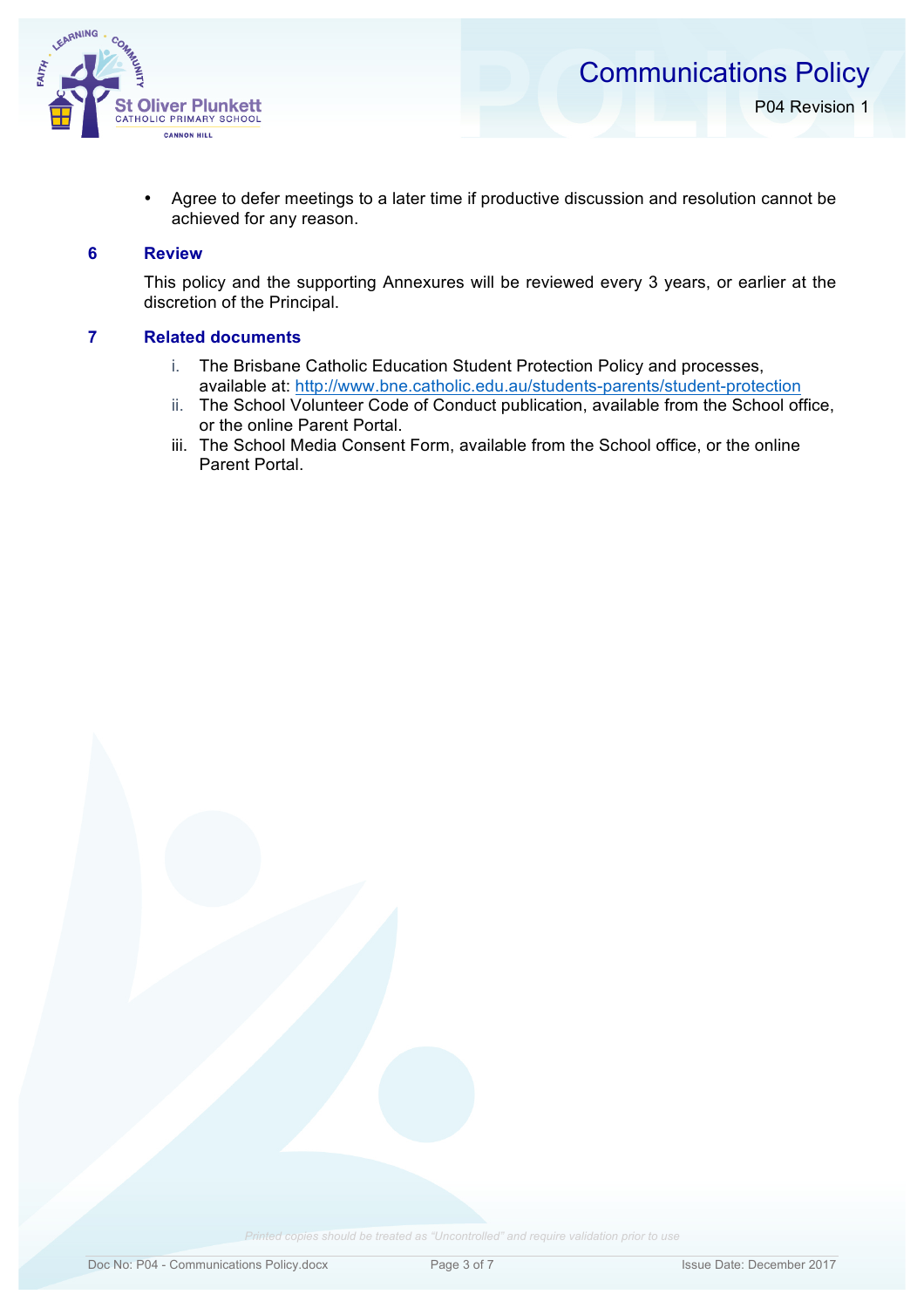

# Annexure A - Guide to Communication Strategies

P04 Revision 1

| <b>Mechanism</b>                                                  | <b>Purpose</b>                                                                                                                                         | <b>Action</b>                                                                                                                                                                                                         | <b>Frequency</b>                                                                                                                                                                     |  |
|-------------------------------------------------------------------|--------------------------------------------------------------------------------------------------------------------------------------------------------|-----------------------------------------------------------------------------------------------------------------------------------------------------------------------------------------------------------------------|--------------------------------------------------------------------------------------------------------------------------------------------------------------------------------------|--|
| <b>Communication between School and Parents/Carers</b>            |                                                                                                                                                        |                                                                                                                                                                                                                       |                                                                                                                                                                                      |  |
| Newsletter                                                        | To communicate key events,<br>ideas and achievements to<br>the School community.                                                                       | Administrative staff compile<br>the newsletter content<br>including items from the<br>School Leadership Team,<br>teachers, students, the<br>Parents & Friends<br>Association, and community<br>groups as appropriate. | Distributed fortnightly<br>in digital form.<br>A copy is uploaded to<br>the School website.<br>A printed copy is<br>available in the office<br>for collection.                       |  |
| Curriculum<br>Outlines and<br>Subject<br>Overviews                | To communicate learning<br>goals, strategies, activities<br>and/or programs that are<br>specific to the student's year<br>level.                       | Year level teaching teams<br>prepare the documents<br>collaboratively.                                                                                                                                                | Distributed each year<br>in digital form.<br>A printed copy is<br>available on request.<br>Discussed during the<br>Information Evening at<br>the commencement of<br>the school year. |  |
| Information<br><b>Nights</b>                                      | To communicate detailed<br>information relating to a<br>specific School initiative or<br>program and to provide<br>opportunities for consultation.     | Hosted by Executive,<br><b>Principal or Assistant</b><br>Principal, or teachers as<br>appropriate.<br>Advertised in the School<br>Newsletter and via social<br>media as appropriate.                                  | Scheduled as required                                                                                                                                                                |  |
| Parent/Teacher<br>interviews                                      | Parents and teachers meet to<br>discuss student achievement,<br>progress and concerns.                                                                 | An invitation to attend<br>interviews is issued to<br>parents/carers by the School<br>administration.                                                                                                                 | Late Term 1 and late<br>Term 3                                                                                                                                                       |  |
| Semester<br>Reporting                                             | Provides a comprehensive<br>report about a student's<br>academic progress,<br>achievements, social<br>development and work habits.                     | Teachers complete<br>assessment, moderation and<br>prepare reports.<br>Reports are submitted to the<br>School Leadership Team for<br>review and comment.<br>Reports are uploaded to the<br>Parent Portal.             | End of Semesters 1<br>and 2                                                                                                                                                          |  |
| <b>Parent Portal</b><br>(A secure<br>online space<br>for parents) | Presents collated information<br>about a student including<br>contact and medical<br>information, academic<br>progress and results etc.                | Administrative staff compile<br>content as information is<br>updated and results become<br>available.                                                                                                                 | Ongoing updates                                                                                                                                                                      |  |
| School website                                                    | Provides information about<br>the School, School Programs,<br>student achievements, School<br>Policies and provides access<br>to supporting documents. | Administrative staff update<br>the website weekly.                                                                                                                                                                    | Ongoing updates                                                                                                                                                                      |  |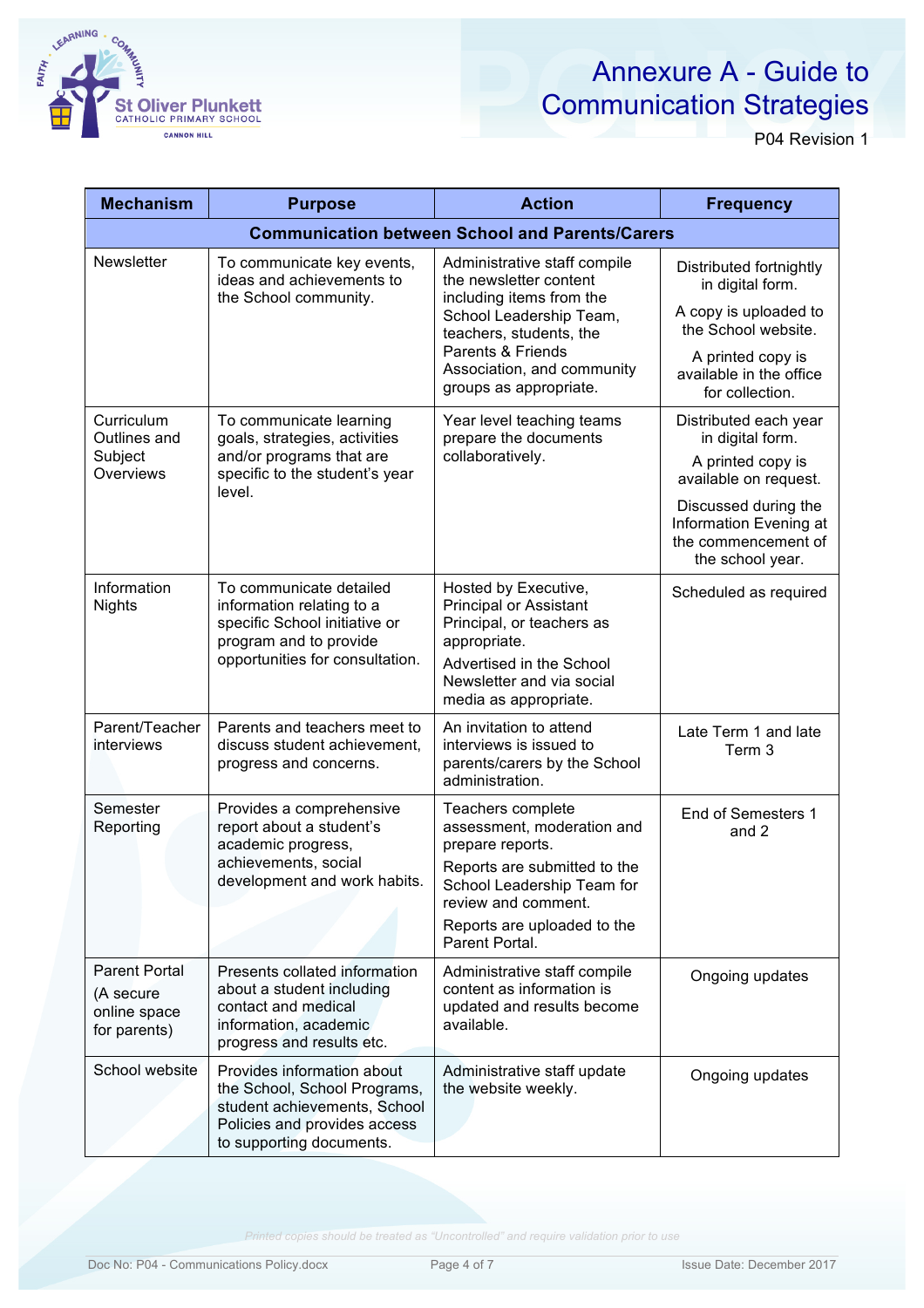

# Annexure A - Guide to Communication Strategies

P04 Revision 1

| <b>Mechanism</b>                                              | <b>Purpose</b>                                                                                                                                                                                                                                                               | <b>Action</b>                                                                                                                                                                 | <b>Frequency</b>                       |  |
|---------------------------------------------------------------|------------------------------------------------------------------------------------------------------------------------------------------------------------------------------------------------------------------------------------------------------------------------------|-------------------------------------------------------------------------------------------------------------------------------------------------------------------------------|----------------------------------------|--|
| Social Media<br>(e.g. School<br>Facebook and<br>Twitter)      | Optional method of<br>communication allowing<br>important or urgent updates to<br>be relayed to participating<br>families quickly. Alternatively,<br>the School may post<br>photographs* or updates of<br>current events relating to<br>students and the wider<br>community. | Administrative staff manage<br>content.                                                                                                                                       | Ongoing updates as<br>appropriate      |  |
| <b>Communication within the broader School community</b>      |                                                                                                                                                                                                                                                                              |                                                                                                                                                                               |                                        |  |
| School<br><b>Assemblies</b>                                   | To recognise and share<br>achievements and information<br>with students and parents.                                                                                                                                                                                         | Prepared and lead by<br>students, teachers and the<br>School Leadership Team.<br>Parents advised of special<br>presentations or celebrations.                                 | Weekly                                 |  |
| School<br>Concerts<br><b>Skills &amp; Talents</b>             | To foster a sense of<br>community and to provide an<br>opportunity for students to<br>demonstrate their skills<br>through performance.                                                                                                                                       | Prepared and led by students,<br>teachers and invited guests<br>as appropriate.<br>Parents advised of timing.                                                                 | End of school year<br>End of each term |  |
| School notice<br>boards                                       | To provide additional<br>information relating to School<br>activities                                                                                                                                                                                                        | Updated by School staff<br>members and/or Parents and<br>Friends members.                                                                                                     | Ongoing updates as<br>appropriate      |  |
| Meetings of the<br>Parents &<br><b>Friends</b><br>Association | To provide ongoing<br>opportunities for<br>parents/carers to be involved<br>in and informed of School<br>activities.                                                                                                                                                         | Chaired by elected<br>parent/carer volunteers.<br>Meeting times and articles are<br>published in the school<br>newsletter.<br>Minutes are published on the<br>School website. | Monthly                                |  |

\* Subject to necessary parent/carer consent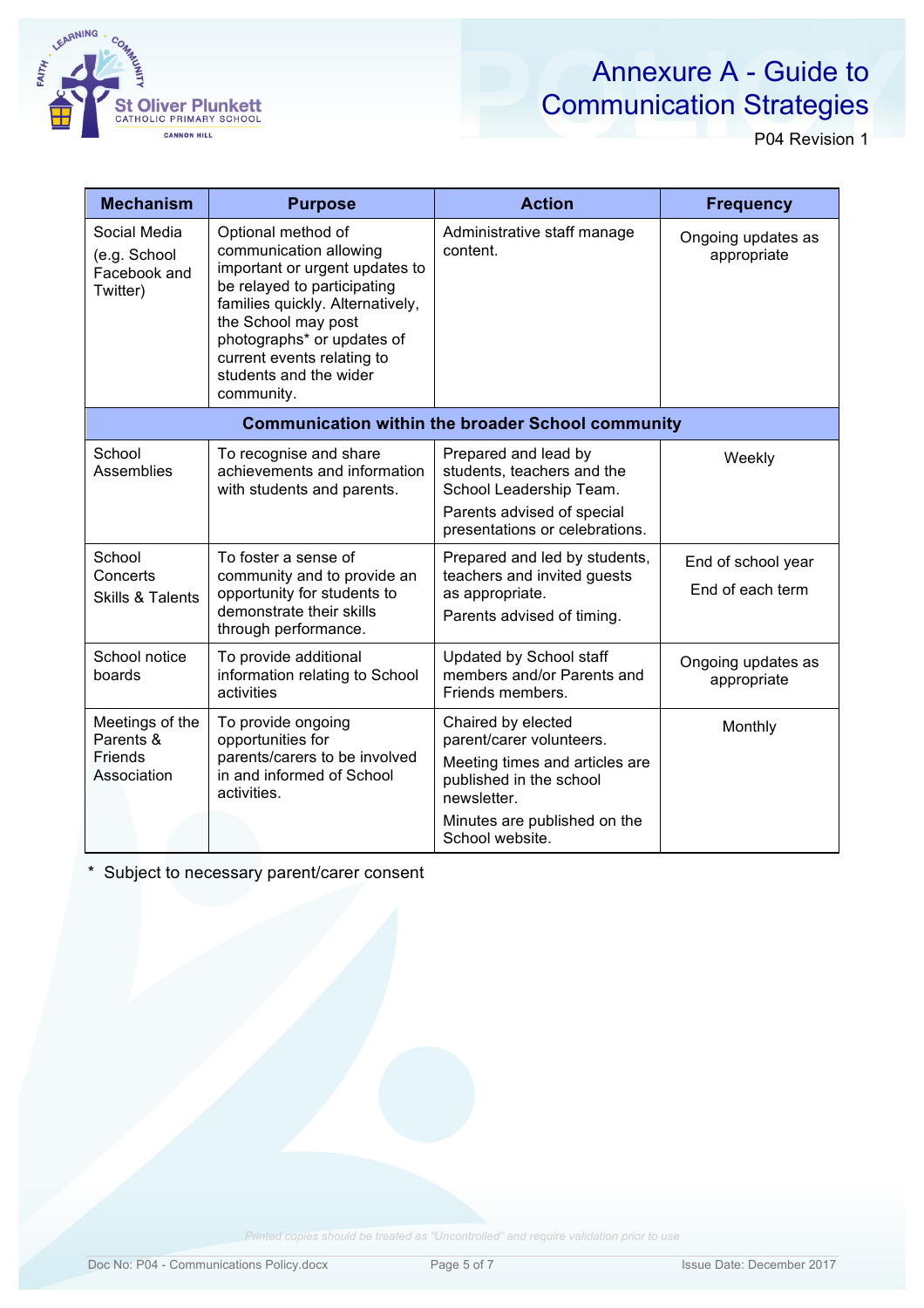

# Annexure B - Guide to Resolution of Concerns

P04 Revision 1

## **1 Purpose**

This guide applies when a parent/carer moves to discuss a concern, issue or enquiry relating to the School, or to their child, with a member of the School Leadership Team or with their child's teacher. The process is also illustrated in the included flowchart.

The School maintains that the resolution of concerns is best achieved through face-to-face contact with the appropriate person and encourages parents/carers to seek an early resolution to any issue that arises.

#### **2 Matters Relating to the School**

Examples of concerns or enquiries that relate to the School include:

- Child Protection concerns
- Workplace Health & Safety concerns or observations
- Student Enrolment enquiries
- Payment of School Fees enquiries
- Staffing enquiries

The Parent/Carer should make an appointment to meet with a member of the School Leadership Team. The outcome of the meeting is to include:

- A mutual agreement of actions to be taken;
- A mutual agreement of the timeframe for actions; and
- A record of the meeting is to be retained by the School.

If a resolution cannot be reached or the parent/carer is not satisfied with the outcome of the meeting they can direct further enquiries to the Area Supervisor for Brisbane Catholic Education School Service Centre South.

#### **3 Matters Relating to the Classroom**

Examples of concerns that relate to the classroom include:

- Curriculum enquiries
- Clarification of classroom routines
- Homework concerns or enquiries
- Social issues
- Behaviour management concerns or enquiries

The Parent/Carer should make an appointment to meet with the teacher using one of the following methods:

- Contact the school administration and arrange for the teacher to make contact to confirm a suitable meeting time;
- Contact the teacher in writing or via a brief email, requesting a suitable meeting time; or
- Speak briefly with the appropriate teacher, either before or after school hours (not at a time when they are teaching or on yard duty), requesting a suitable meeting time.

Emails and written communication should be brief and all emails to teachers must be sent to the relevant teacher's School email address.

Teachers will endeavour to respond to emails within 2 working days. The School office should be contacted for matters requiring a more urgent response.